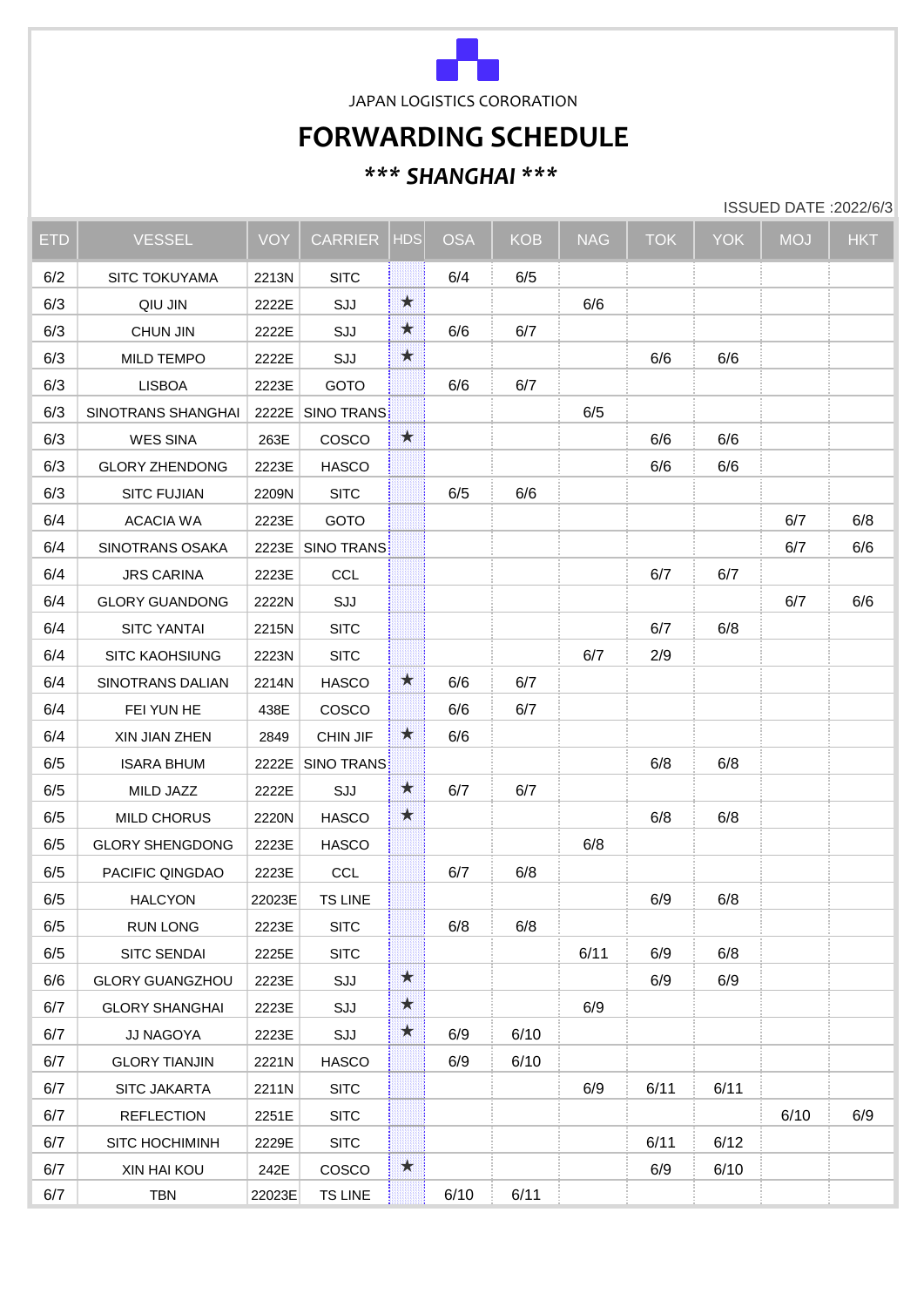| <b>ETD</b> | <b>VESSEL</b>          | <b>VOY</b> | <b>CARRIER</b>    | <b>HDS</b>            | OSA  | <b>KOB</b> | <b>NAG</b> | <b>TOK</b> | <b>YOK</b> | <b>MOJ</b> | <b>HKT</b> |
|------------|------------------------|------------|-------------------|-----------------------|------|------------|------------|------------|------------|------------|------------|
| 6/7        | SU ZHOU HAO            | 2965       | CHIN JIF          | $\boldsymbol{\pi}$    | 6/9  |            |            |            |            |            |            |
| 6/9        | <b>ESTIMA</b>          | 2224E      | SINO TRANS        |                       |      |            |            | 6/12       | 6/12       |            |            |
| 6/9        | SITC QINZHOU           | 2215N      | <b>SITC</b>       |                       | 6/11 | 6/12       |            |            |            |            |            |
| 6/10       | <b>CHUN JIN</b>        | 2223E      | SJJ               | $\mathbf{x}$          |      |            | 6/13       |            |            |            |            |
| 6/10       | QIU JIN                | 2223E      | SJJ               | $\mathbf{r}$          | 6/13 | 6/14       |            |            |            |            |            |
| 6/10       | MILD TEMPO             | 2223E      | SJJ               | $\mathbf{r}$          |      |            |            | 6/13       | 6/13       |            |            |
| 6/10       | <b>LISBOA</b>          | 2224E      | GOTO              |                       | 6/13 | 6/14       |            |            |            |            |            |
| 6/10       | SINOTRANS SHANGHAI     | 2223E      | <b>SINO TRANS</b> |                       |      |            | 6/12       |            |            |            |            |
| 6/10       | <b>GLORY ZHENDONG</b>  | 2224E      | <b>HASCO</b>      |                       |      |            |            | 6/13       | 6/13       |            |            |
| 6/10       | XIN BEI LUN            | 172E       | COSCO             | $\boldsymbol{\star}$  |      |            |            | 6/13       | 6/14       |            |            |
| 6/10       | <b>SITC BANGKOK</b>    | 2209N      | <b>SITC</b>       |                       | 6/12 | 6/13       |            |            |            |            |            |
| 6/11       | <b>ACACIA WA</b>       | 2224E      | GOTO              |                       |      |            |            |            |            | 6/14       | 6/15       |
| 6/11       | PACIFIC QINGDAO        | 2224E      | <b>CCL</b>        |                       |      |            |            | 6/14       | 6/14       |            |            |
| 6/11       | <b>GLORY GUANDONG</b>  | 2223N      | SJJ               |                       |      |            |            |            |            | 6/14       | 6/13       |
| 6/11       | SITC HONGKONG          | 2225N      | <b>SITC</b>       |                       |      |            |            | 6/14       | 6/15       |            |            |
| 6/11       | <b>REFLECTION</b>      | 2227N      | <b>SITC</b>       |                       |      |            | 6/14       | 6/15       |            |            |            |
| 6/11       | SITC KOBE              | 2221E      | <b>SITC</b>       |                       |      |            |            |            |            | 6/14       | 6/13       |
| 6/11       | <b>CAPE NABIL</b>      | 2217N      | <b>HASCO</b>      | 大                     | 6/13 | 6/14       |            |            |            |            |            |
| 6/11       | FEI YUN HE             | 439E       | COSCO             |                       | 6/13 | 6/14       |            |            |            |            |            |
| 6/11       | XIN JIAN ZHEN          | 2851       | CHIN JIF          | $\boldsymbol{\star}$  |      | 6/13       |            |            |            |            |            |
| 6/12       | <b>ISARA BHUM</b>      | 2223E      | <b>SINO TRANS</b> |                       |      |            |            | 6/15       | 6/15       |            |            |
| 6/12       | MILD JAZZ              | 2223E      | SJJ               | M                     | 6/14 | 6/15       |            |            |            |            |            |
| 6/12       | <b>MILD SONATA</b>     | 2221N      | <b>HASCO</b>      | $\mathbf{z}$          |      |            |            | 6/15       | 6/15       |            |            |
| 6/12       | <b>RUN LONG</b>        | 2224E      | <b>SITC</b>       |                       | 6/15 | 6/15       |            |            |            |            |            |
| 6/12       | <b>GLORY SHENGDONG</b> | 2224E      | <b>HASCO</b>      |                       |      |            | 6/15       |            |            |            |            |
| 6/12       | <b>HALCYON</b>         | 22024E     | <b>TS LINE</b>    |                       |      |            |            | 6/16       | 6/15       |            |            |
| 6/12       | <b>SITC BUSAN</b>      | 2229E      | <b>SITC</b>       |                       |      |            | 6/18       | 6/16       | 6/15       |            |            |
| 6/12       | <b>JRS CARINA</b>      | 2224E      | <b>CCL</b>        |                       | 6/14 | 6/15       |            |            |            |            |            |
| 6/12       | <b>WES SINA</b>        | 264E       | COSCO             |                       |      |            | 6/14       |            |            |            |            |
| 6/13       | <b>GLORY GUANGZHOU</b> | 2224E      | SJJ               | $\mathbf{\hat{x}}$    |      |            |            | 6/16       | 6/16       |            |            |
| 6/14       | <b>GLORY SHANGHAI</b>  | 2224E      | SJJ               | $\mathbf{a}^{\prime}$ |      |            | 6/16       |            |            |            |            |
| 6/14       | JJ NAGOYA              | 2224E      | SJJ               | M                     | 6/16 | 6/17       |            |            |            |            |            |
| 6/14       | SITC JIANGSU           | 2211N      | <b>SITC</b>       |                       |      |            | 6/16       | 6/18       | 6/18       |            |            |
| 6/14       | TAN CANG GLORY         | 2226E      | <b>SITC</b>       |                       |      |            |            |            |            | 6/17       | 6/16       |
| 6/14       | CONSERO                | 2222N      | <b>HASCO</b>      |                       | 6/16 | 6/17       |            |            |            |            |            |
| 6/14       | XIU HONG               | 2225E      | <b>HASCO</b>      |                       |      |            |            |            |            | 6/17       | 6/16       |
| 6/14       | <b>SITC TAICANG</b>    | 2233E      | <b>SITC</b>       |                       |      |            |            | 6/18       | 6/19       |            |            |
| 6/14       | <b>TBN</b>             | 22024E     | <b>TS LINE</b>    |                       | 6/17 | 6/18       |            |            |            |            |            |
| 6/14       | SU ZHOU HAO            | 2967       | CHIN JIF          | $\boldsymbol{\star}$  |      | 6/16       |            |            |            |            |            |
| 6/16       | SINOTRANS SHANGHAI     | 2224E      | SINO TRANS        |                       |      |            |            | 6/19       | 6/19       |            |            |
| 6/16       | <b>SITC DALIAN</b>     | 2215N      | <b>SITC</b>       |                       | 6/18 | 6/19       |            |            |            |            |            |
| 6/17       | <b>CHUN JIN</b>        | 2224E      | SJJ               | 窝                     |      |            | 6/20       |            |            |            |            |
| 6/17       | <b>CHUN JIN</b>        | 2224E      | SJJ               | ž.                    | 6/20 | 6/21       |            |            |            |            |            |
| 6/17       | MILD TEMPO             | 2224E      | SJJ               | $\mathbf{x}$          |      |            |            | 6/20       | 6/20       |            |            |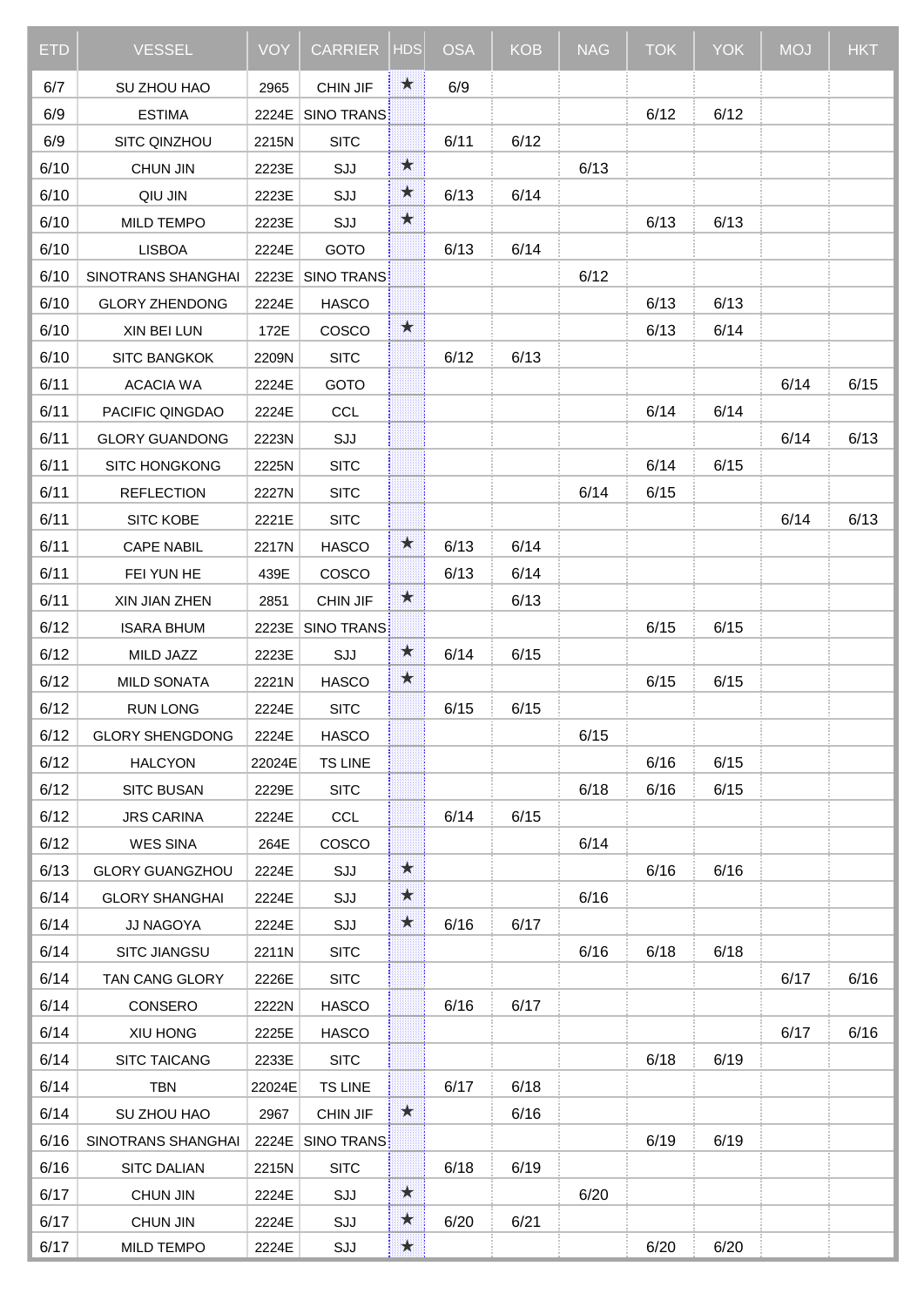| ETD  | <b>VESSEL</b>           | <b>VOY</b> | <b>CARRIER</b>    | <b>HDS</b>          | <b>OSA</b> | <b>KOB</b> | <b>NAG</b> | <b>TOK</b> | <b>YOK</b> | <b>MOJ</b> | <b>HKT</b> |
|------|-------------------------|------------|-------------------|---------------------|------------|------------|------------|------------|------------|------------|------------|
| 6/17 | <b>LISBOA</b>           | 2225E      | GOTO              |                     | 6/20       | 6/21       |            |            |            |            |            |
| 6/17 | <b>ESTIMA</b>           | 2225E      | SINO TRANS        |                     |            |            | 6/19       |            |            |            |            |
| 6/17 | <b>GLORY GUANDONG</b>   | 2225E      | <b>HASCO</b>      |                     |            |            |            | 6/20       | 6/20       |            |            |
| 6/17 | XIN BEI LUN             | 173E       | COSCO             | $\mathbf{X}$        |            |            |            | 6/20       | 6/20       |            |            |
| 6/17 | SITC JIADE              | 2207N      | <b>SITC</b>       |                     | 6/19       | 6/20       |            |            |            |            |            |
| 6/18 | SINOTRANS OSAKA         | 2225E      | <b>SINO TRANS</b> |                     |            |            |            |            |            | 6/21       | 6/20       |
| 6/18 | <b>ACACIA WA</b>        | 2225E      | GOTO              |                     |            |            |            |            |            | 6/21       | 6/22       |
| 6/18 | <b>GLORY ZHENDONG</b>   | 2224N      | SJJ               |                     |            |            |            |            |            | 6/21       | 6/20       |
| 6/18 | <b>JRS CARINA</b>       | 2225E      | <b>CCL</b>        |                     |            |            |            | 6/21       | 6/21       |            |            |
| 6/18 | <b>SITC LIANYUNGANG</b> | 2215N      | <b>SITC</b>       |                     |            |            |            | 6/21       | 6/22       |            |            |
| 6/18 | <b>RESURGENCE</b>       | 2227N      | <b>SITC</b>       |                     |            |            | 6/21       | 6/22       |            |            |            |
| 6/18 | <b>JJ SUN</b>           | 2222N      | <b>HASCO</b>      | M                   | 6/20       | 6/21       |            |            |            |            |            |
| 6/18 | FEI YUN HE              | 440E       | COSCO             |                     | 6/20       | 6/21       |            |            |            |            |            |
| 6/18 | XIN JIAN ZHEN           | 2853       | CHIN JIF          | M                   | 6/20       |            |            |            |            |            |            |
| 6/19 | <b>ISARA BHUM</b>       | 2224E      | <b>SINO TRANS</b> |                     |            |            |            | 6/22       | 6/22       |            |            |
| 6/19 | MILD JAZZ               | 2224E      | SJJ               | Ă                   | 6/21       | 6/22       |            |            |            |            |            |
| 6/19 | <b>HARRIER</b>          | 2222N      | <b>HASCO</b>      | 23                  |            |            |            | 6/22       | 6/22       |            |            |
| 6/19 | <b>RUN LONG</b>         | 2225E      | <b>SITC</b>       |                     | 6/22       | 6/22       |            |            |            |            |            |
| 6/19 | <b>GLORY SHENGDONG</b>  | 2225E      | <b>HASCO</b>      |                     |            |            | 6/22       |            |            |            |            |
| 6/19 | SITC TOYOHASHI          | 2233E      | <b>SITC</b>       |                     |            |            | 6/25       | 6/23       | 6/22       |            |            |
| 6/19 | <b>WES SINA</b>         | 265E       | COSCO             |                     |            |            | 6/21       |            |            |            |            |
| 6/19 | PACIFIC QINGDAO         | 2225E      | <b>CCL</b>        |                     | 6/21       | 6/22       |            |            |            |            |            |
| 6/19 | <b>HALCYON</b>          | 22025E     | <b>TS LINE</b>    |                     |            |            |            | 6/23       | 6/22       |            |            |
| 6/20 | <b>GLORY GUANGZHOU</b>  | 2225E      | SJJ               | $\sum_{i=1}^{n}$    |            |            |            | 6/23       | 6/23       |            |            |
| 6/21 | <b>GLORY SHANGHAI</b>   | 2225E      | SJJ               | $\mathbf{\hat{x}}$  |            |            | 6/23       |            |            |            |            |
| 6/21 | SITC KAWASAKI           | 2211N      | <b>SITC</b>       |                     |            |            | 6/23       | 6/25       | 6/25       |            |            |
| 6/21 | <b>TAN CANG GLORY</b>   | 2227E      | <b>SITC</b>       |                     |            |            |            |            |            | 6/24       | 6/23       |
| 6/21 | <b>TALISKER</b>         | 2223N      | <b>HASCO</b>      |                     | 6/23       | 6/24       |            |            |            |            |            |
| 6/21 | JJ NAGOYA               | 2225E      | SJJ               | M                   | 6/23       | 6/24       |            |            |            |            |            |
| 6/21 | <b>SITC SUBIC</b>       | 2233E      | <b>SITC</b>       |                     |            |            |            | 6/25       | 6/26       |            |            |
| 6/21 | XIU HONG                | 2226E      | <b>HASCO</b>      |                     |            |            |            |            |            | 6/24       | 6/23       |
| 6/21 | XIN HAI KOU             | 243E       | COSCO             | $\boldsymbol{\chi}$ |            |            |            | 1/25       | 1/27       |            |            |
| 6/21 | <b>TBN</b>              | 22025E     | <b>TS LINE</b>    |                     | 6/24       | 6/25       |            |            |            |            |            |
| 6/21 | SU ZHOU HAO             | 2969       | CHIN JIF          | M                   | 6/23       |            |            |            |            |            |            |
| 6/23 | <b>ESTIMA</b>           | 2226E      | <b>SINO TRANS</b> |                     |            |            |            | 6/26       | 6/26       |            |            |
| 6/23 | <b>SITC TOKUYAMA</b>    | 2215N      | <b>SITC</b>       |                     | 6/25       | 6/26       |            |            |            |            |            |
| 6/24 | <b>CHUN JIN</b>         | 2225E      | SJJ               | $\mathbf{z}$        |            |            | 6/27       |            |            |            |            |
| 6/24 | QIU JIN                 | 2225E      | SJJ               | $\mathbf{x}$        | 6/27       | 6/28       |            |            |            |            |            |
| 6/24 | <b>MILD TEMPO</b>       | 2225E      | SJJ               | $\mathbf{r}$        |            |            |            | 6/27       | 6/27       |            |            |
| 6/24 | SINOTRANS SHANGHAI      | 2225E      | SINO TRANS        |                     |            |            | 6/26       |            |            |            |            |
| 6/24 | <b>LISBOA</b>           | 2226E      | GOTO              |                     | 6/27       | 6/28       |            |            |            |            |            |
| 6/24 | XIN BEI LUN             | 174E       | COSCO             | E. J                |            |            |            | 6/27       | 6/27       |            |            |
| 6/24 | <b>SITC LIAONING</b>    | 2211N      | <b>SITC</b>       |                     | 6/26       | 6/27       |            |            |            |            |            |
| 6/24 | <b>GLORY ZHENDONG</b>   | 2226E      | <b>HASCO</b>      |                     |            |            |            | 6/27       | 6/27       |            |            |